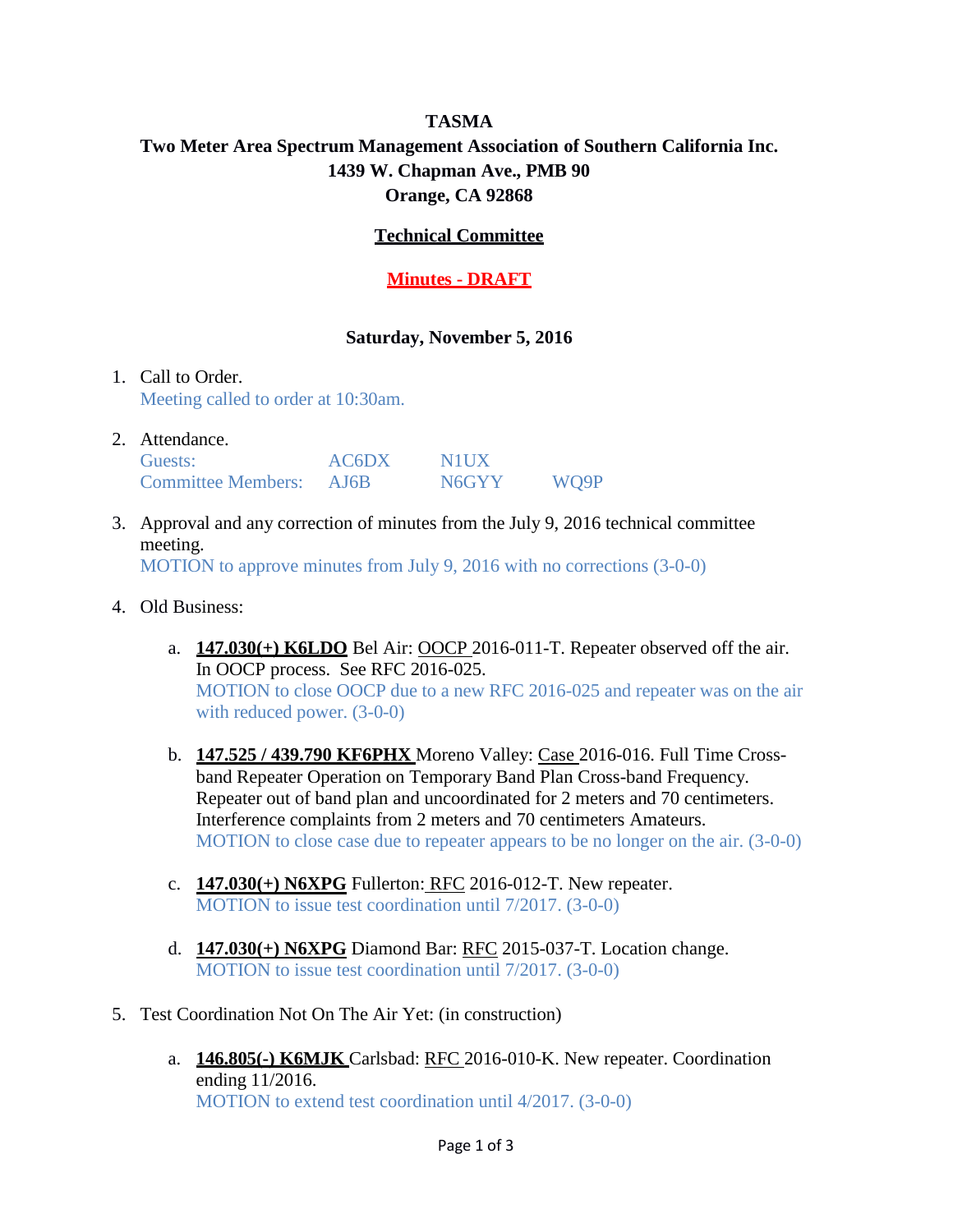- 6. Test Coordination On The Air:
	- a. **144.895(+) KF6ZTY** Palos Verdes: RFC 2015-022: Location change. Test coordination ending 11/2016. MOTION to issue final coordination. (3-0-0)
	- b. **145.240(-) WD6EBY** Chatsworth Peak: RFC 2015-004-N. New Repeater. Test coordination ending 11/2016. MOTION to issue final coordination. (3-0-0)
	- c. **146.670(-) KI6AZQ** Vista: RFC 2015-032: New repeater. Test coordination ending 11/2016. MOTION to issue final coordination. (3-0-0)
	- d. **147.270(+) WA6ZTR** LA County DCS: RFC 2016-001-C, 2016-002-C, 2016- 003-C, 2016-004-C, 2016-005-C, 2016-006-C, 2016-007-C. New repeaters in simulcast. Test coordination ending 11/2016. MOTION to issue final coordination except for 2016-001 and 2016-006 which are not on the air yet. (3-0-0)
	- e. **147.330(+) K6NYB** Pinion Pines: RFC 2016-015-G. New repeater. Test coordination ending 3/2017. No action required.
	- f. **145.380(-) W6RDF** Point Loma: RFC 2016-017-G. Location and trustee change Test coordination ending 3/2017. No action required.
	- 7. New Business
		- a. **147.705(-) NT6T** Goleta: RFC 2016-018-G. New repeater. MOTION to issue test coordination until 7/2017 (3-0-0)
		- b. **146.115(+) KB6DMZ** Moreno Valley: RFC 2016-019-K. New repeater. MOTION to issue test coordination until 7/2017 (3-0-0)
		- c. **146.925(-) KK6BAD** Otay: RFC 2016-020. Trustee change. TASMA acknowledges receipt.
		- d. **145.260(-) KK6BAD** Otay: RFC 2016-021. Trustee change. TASMA acknowledges receipt.
		- e. **145.140(-) W6AB** Orcutt: RFC 2016-022. Trustee change. TASMA acknowledges receipt.
		- f. **145.360(-) W6AB** Lompoc: RFC 2016-023. Trustee change. TASMA acknowledges receipt.